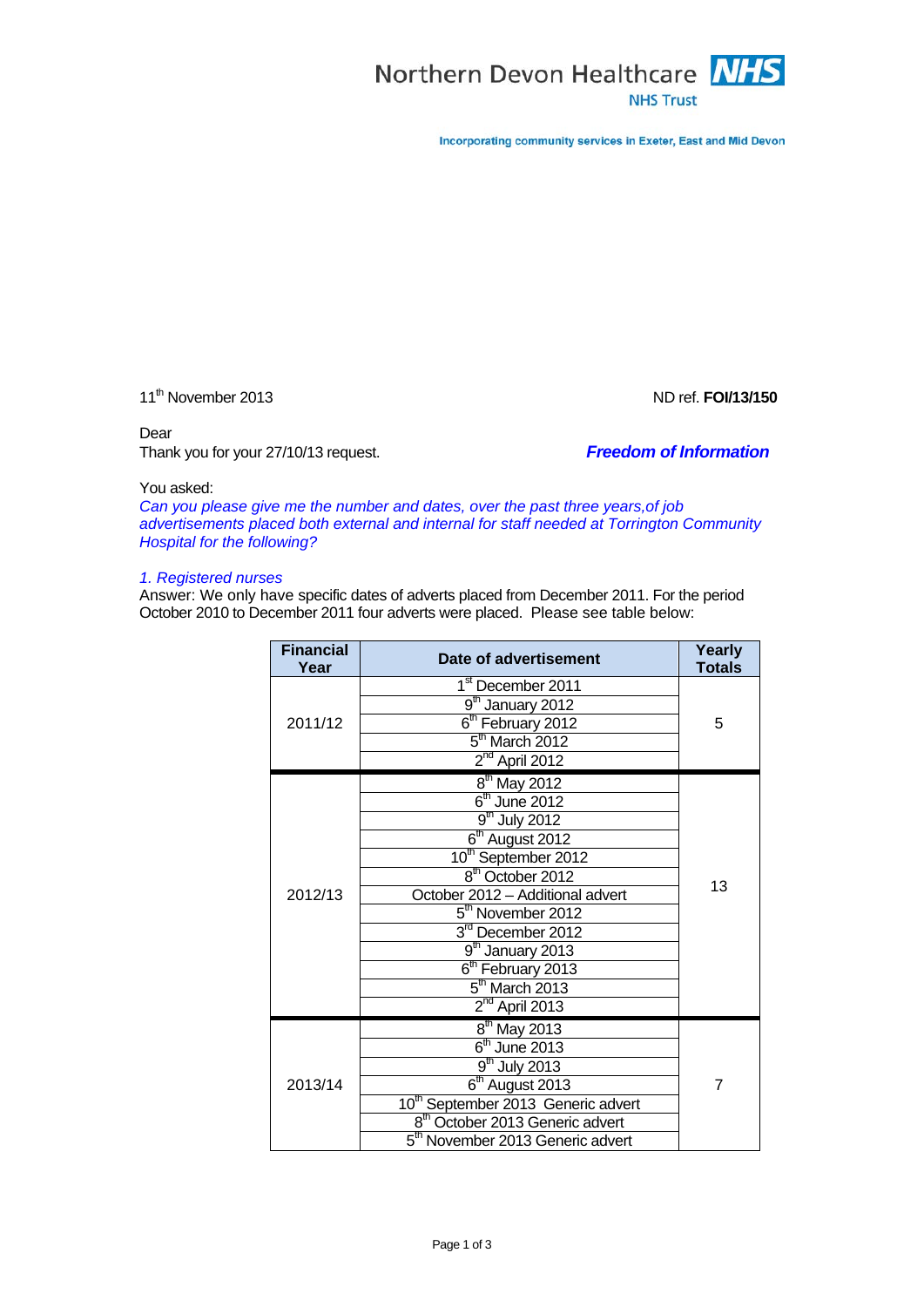# *2. Healthcare assistants*

Answer: We only have specific dates of adverts placed from December 2011. For the period October 2010 to December 2011 four adverts were placed. Please see table below:

| <b>Financial</b><br>Year | Date of advertisement                          | Yearly<br><b>Totals</b> |
|--------------------------|------------------------------------------------|-------------------------|
| 2011/12                  | 1 <sup>st</sup> December 2011                  | 5                       |
|                          | 9 <sup>th</sup> January 2012                   |                         |
|                          | 6 <sup>th</sup> February 2012                  |                         |
|                          | $5th$ March 2012                               |                         |
|                          | $2nd$ April 2012                               |                         |
|                          | $8th$ May 2012                                 | 13                      |
|                          | $6th$ June 2012                                |                         |
|                          | $9th$ July 2012                                |                         |
|                          | $6th$ August 2012                              |                         |
|                          | 10 <sup>th</sup> September 2012                |                         |
| 2012/13                  | 8 <sup>th</sup> October 2012                   |                         |
|                          | 5 <sup>th</sup> November 2012                  |                         |
|                          | 3rd December 2012                              |                         |
|                          | $9th$ January 2013                             |                         |
|                          | January 2013 - Additional advert               |                         |
|                          | 6 <sup>th</sup> February 2013                  |                         |
|                          | $5th$ March 2013                               |                         |
|                          | $2nd$ April 2013                               |                         |
| 2013/14                  | $8th$ May 2013                                 | 7                       |
|                          | $6th$ June 2013                                |                         |
|                          | $9th$ July 2013                                |                         |
|                          | $6th$ August 2013                              |                         |
|                          | 10 <sup>th</sup> September 2013 Generic advert |                         |
|                          | 8 <sup>th</sup> October 2013 Generic advert    |                         |
|                          | 5 <sup>th</sup> November 2013 Generic advert   |                         |

# *3. Ancillary staff*

Answer: Please see table below:

| <b>Financial</b><br>Year | Date of advertisement | Yearly<br><b>Totals</b> |
|--------------------------|-----------------------|-------------------------|
| 2012/13                  | <b>April 2012</b>     | 2                       |
|                          | May 2012              |                         |
| 2013/14                  | None to date          |                         |

*Also, how many staff (of all grades) have left or retired over the past three years from Torrington Community hospital*

Answer: From 1<sup>st</sup> October 2010 to 1<sup>st</sup> October 2013 19 staff have left. Out of those 19 staff, 5 have retired.

We hope this is useful. To the best of our knowledge it comprises all the relevant information held by the Trust.

Yours sincerely,

FOI - Northern Devon Healthcare NHS Trust

We have a duty to advise you of your right to complain about this response to your enquiry under Freedom of Information. You may do so through the Trust's Complaints Procedure. Full details are available on our web site: **[www.northdevonhealth.nhs.uk](http://www.northdevonhealth.nhs.uk/)** or you can write to: The Complaints Department, Suite 2 Munro House, North Devon District Hospital, Raleigh Park, Barnstaple, Devon EX31 4JB. If you remain dissatisfied with the Trust's decision following your complaint, you may wish to contact the Information Commissioner's Office, Wycliffe House, Water Lane, Wilmslow, Cheshire